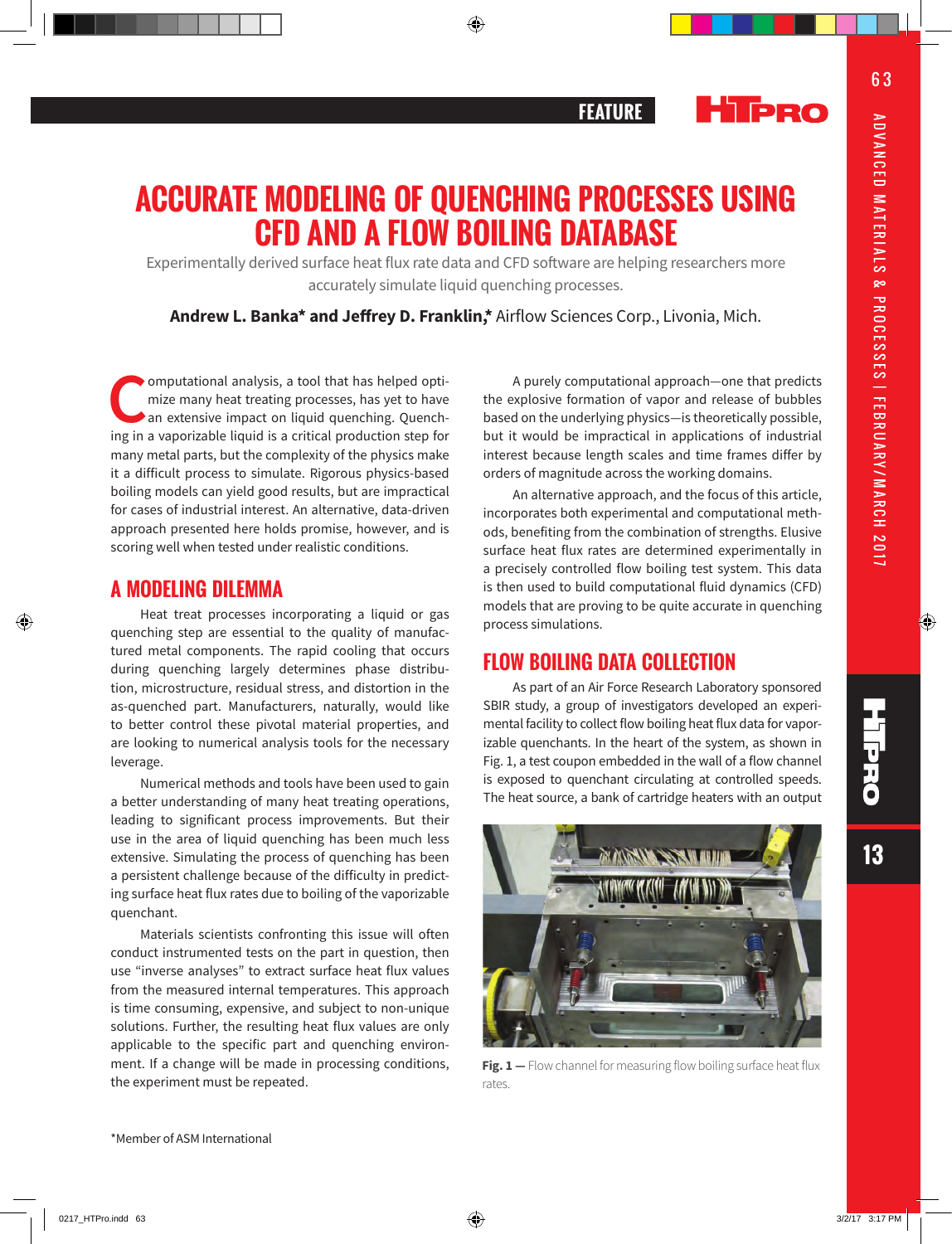#### **Hipro FEATURE**



**Fig. 2 —** Film boiling on side surface at low velocity and high temperature. Flow is from left to right. Vapor film is thick and uneven, and vapor bubbles are being shed.

of 27 kW, is capable of heating the coupon surface to 1600°F, achieving a maximum surface heat flux of 10.8 MW/m<sup>2</sup>.

Data collection begins when the coupon is at its maximum temperature and stable film boiling is established at the desired quenchant flow rate and temperature. Collection continues as the heaters reduce the surface temperature of the coupon at a controlled rate of 20°F/minute. This slow cooling approach provides a well-defined relationship between surface temperature and surface heat flux during pseudo-steady-state conditions. Figure 2 shows the vapor-liquid interface on the test coupon during film boiling at a relatively low flow rate. The test procedure is then repeated for each flow velocity, quenchant temperature, and surface orientation of interest.

The raw data collected are temperature values obtained from thermocouples inserted below the surface of the copper coupon. The values are used to derive surface temperature and heat flux rate. The procedure may seem similar to the inversing processes typically used in quench trials, although there are a few key differences. First, all data are collected in near steady-state conditions, eliminating the complexities inherent in transient cooling processes. Second, two thermocouples are used at each surface location, placed at different depths, allowing for advanced extrapolation techniques to the surface of the coupon<sup>[1]</sup>. And finally, because surface heat flux data are linked to surface temperature, quenchant temperature, quenchant velocity, and surface orientation, they can be applied to any surface under the same conditions.

### **QUENCH TESTING, SIMULATION AND VALIDATION**

To validate the method, quenching data were collected on a generic turbine disk shape made of Inconel 718. Nearly two dozen thermocouples were inserted into the part at critical locations. Most of the thermocouples were placed 0.100 in. from the surface, while five were buried deeper into the part. Near the rim of the disk, the near-surface thermocouple was repeated at 60° intervals to assess the circumferential uniformity of the quenching operation.

In quench tests performed at the Wyman-Gordon research facility in Houston, the disk was soaked at 1800°F, then quenched in Houghton 3420 quenchant under both still and agitated conditions. Temperature data were collected at 10 Hz during both the heating and quenching cycles.

The quenching operation was simulated with ANSYS-Fluent version 16, using a 0.1 second time step. For the still oil quenching simulation, radial symmetry of the part allowed for a 2D model, and 17,557 cells were used to represent both the disk and quench tank in cross section. Simulating a quench of 1500 seconds required about five hours of processing time on a 3.5-GHz Linux workstation with eight processors.

Boiling functions constructed from the flow boiling database were incorporated into a Fluent User Defined Function (UDF) that adjusted the surface heat transfer coefficients (HTCs) on an iterative basis for each surface

**14**